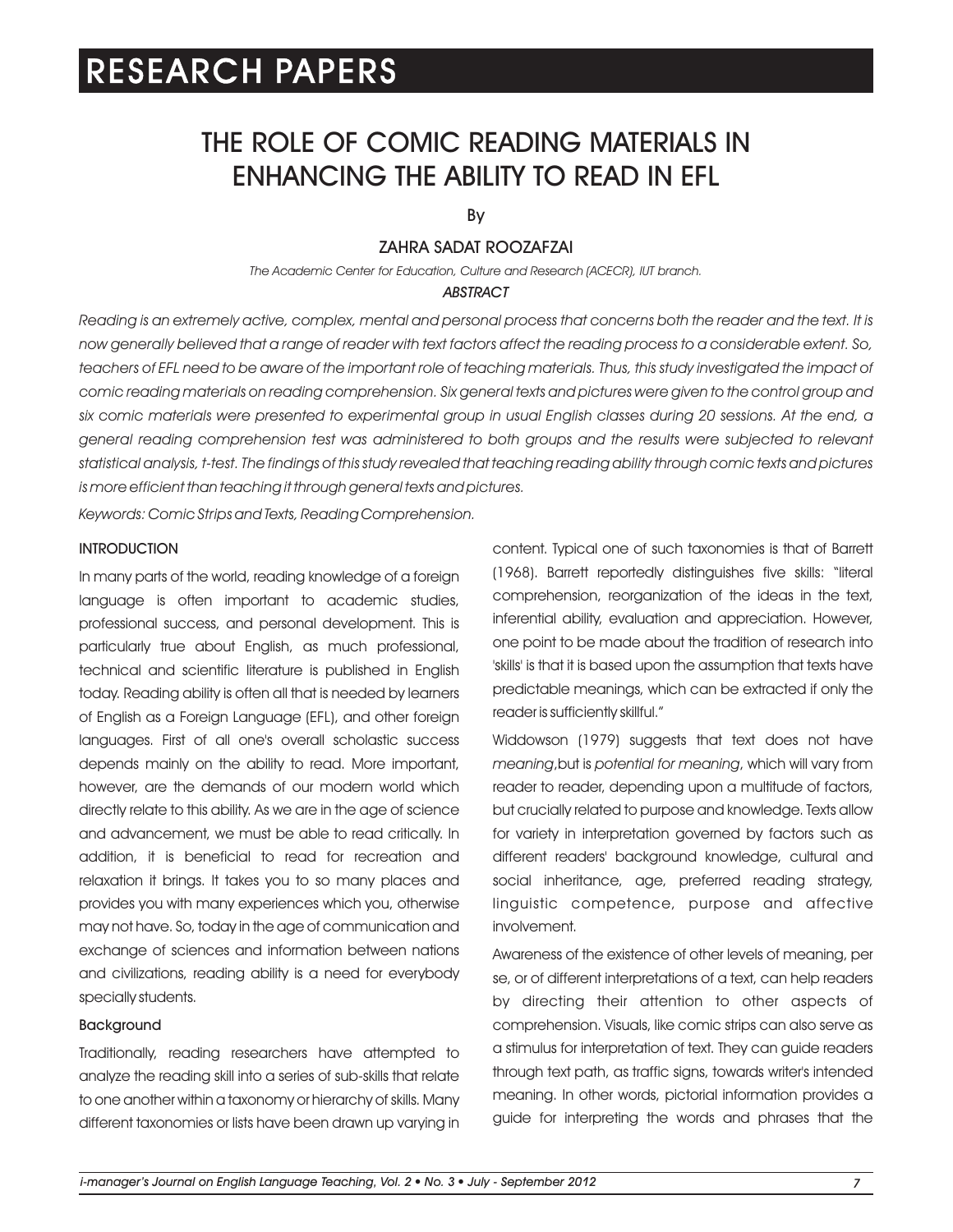passage contains. Some theorists (e.g. Craik and Tulving 1975) argue that the activation of additional knowledge will facilitate learning as long as this knowledge is semantically consistent or congruous with activating readers' imaginational knowledge.

An important tool for teachers in planning and performing an effective instruction is appropriate reading materials. The task of an instructor is to translate information into a format appropriate to the learners' current state of understanding. Curriculum should be organized in a spiral manner so that students continually build upon what they have already learned (Kearsly,2005). An additional dimension to the role of a language teacher is to make language learners aware of cross-cultural differences in communication. The language teacher can make use of appropriate reading texts as a starting point to give cultural awareness, including genre-based reading materials like comics.

The goal in teaching reading is to teach a level at which students have confidence in their ability to overcome temporary or partial lapses of understanding and continue reading until they understand the writer's general meaning. They need to reach a reading speed that will enable them to use the reading skill realistically as a source of information or enjoyment. Coady (1979) suggests a model in which ESL readers' background knowledge interacts with their conceptual abilities and process strategies to produce comprehension. In this approach, the readers' background knowledge plays a significant role in the comprehension process. However, according to Carrell (1983a), foreign language readers are linguistically bound to a text; that is, they may not create connections between text and relevant background. So, some EFL readers may only use top-down approach and some others bottom-up.

Interactive reading model recognizes the interaction of both bottom-up and top-down processes throughout the reading process. As Rumelhart (1985) explains, reading is both a perceptual and cognitive process. A skilled reader must be able to make use of sensory, syntactic, semantic and pragmatic information to accomplish the reading task. Poor readers are so involved in getting the meaning of unfamiliar language forms that they don't give much time

to higher cognitive predictions (Ramirez Verdugo, 2003). Fluent reading, as Carrell (1985) and Carrell et al. (1988) suggest, first depends on students' ability to avoid making accurate identification of forms and then start guessing on the basis of their prior knowledge.

In transactional socio-psycholinguistic model of reading, readers begin the act of reading by recognizing that they are reading, sampling and selecting from the visual array (letters and words) based on their predictions of what they expect to find. As readers read, they confirm or disconfirm their predictions by using their knowledge of their different language cue systems to detect when meaning breaks down. When a break-down in meaning occurs, readers go back and correct, again employing different language cue systems which are appropriate. Goodman (1994) calls these actions by the reader 'cognitive strategies.'

Reading within this theory is not linear but cyclical. Visual, perceptual, syntactic and semantic cycles are constantly in play. In addition, it is goal-oriented with the goal of getting the meaning. Using inferences and predictions, the reader can continue to move toward meaning without completing the optical, perceptual and syntactic cycles (Purcell-Gates, 2005).

Human beings generate mental images all the time. In cognitive linguistics the term image implicates perception in all acts of conceptualization. The locus classics of image schema theory is Lakoff and Johnson's Conceptual Theory of Metaphor (1980). Since then, image schema theory has helped Johnson establish an epistemology and moral philosophy (1987, 1993), and has helped Lakoff articulate a Theory of Categorization (1987). Subsequently, image theory has played a major role in areas of study, such as psycholinguistic investigations by Gibbs (1994) and Gibbs and Colston (1995), Cognitive Development by Mandler (1992), Poetics by Lakoff and Turner (1989), Literary Criticism by Turner (1991), Linguistic Theories of Grammar by Langacker (1987) and Talmy (1983), mathematics (Lakoff and Nunez, 2000) and computational modeling by neural theory of language group.

#### Dual Coding Theory

Visuals may have helped improve comprehension because they provide "additional contextual information"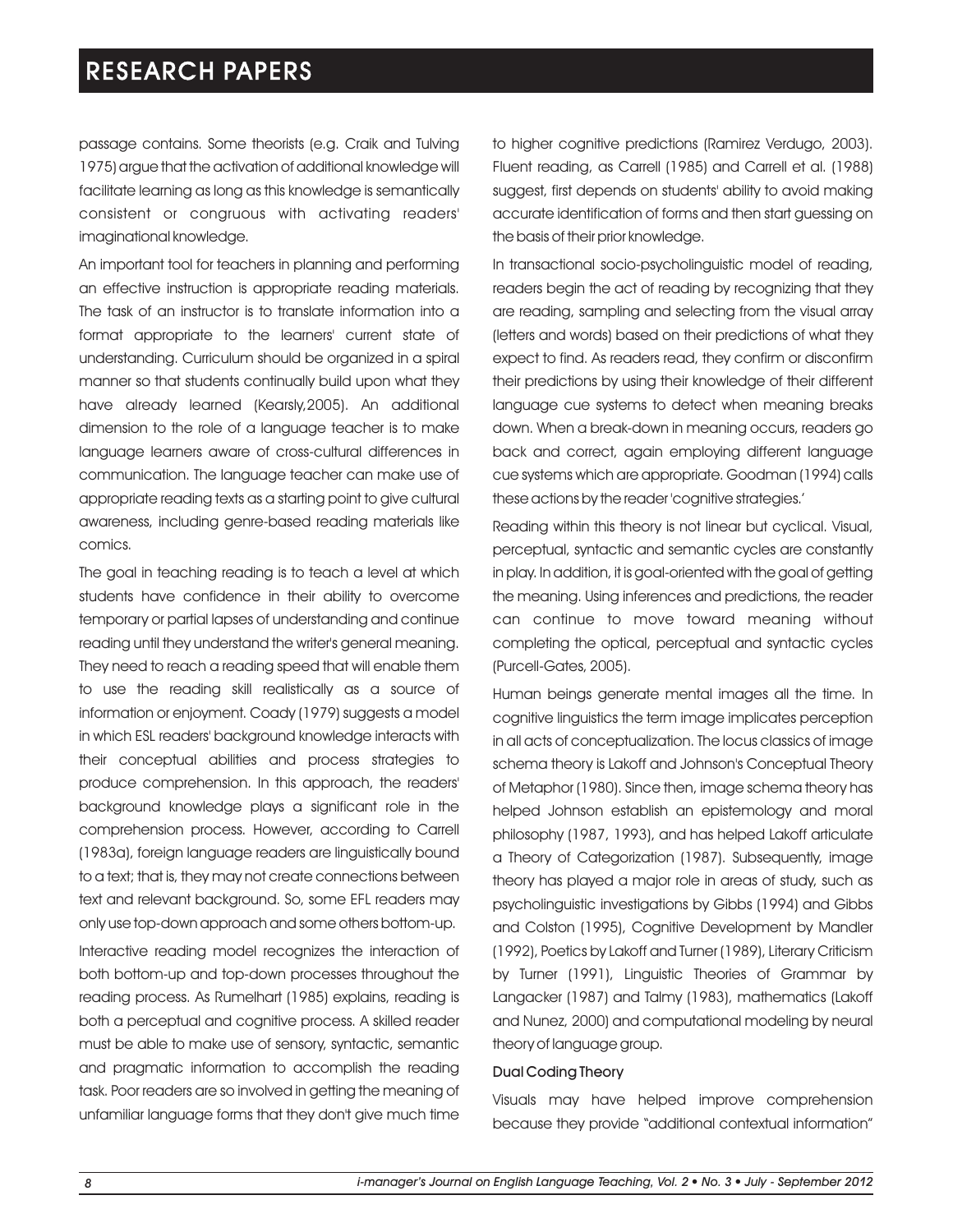(Hadley, 2001, p.150) which is consistent with Dual Coding Theory (DCT). DCT concerns the nature of language and imagery. In DCT, the linguistic coding system can be called the verbal system and the nonverbal coding system can be called the imagery or visual system. The verbal and visual systems can be activated independently, but there are interconnections between the two systems that allow dual coding the information and cuing from one system to the other (Rieber, 1994; Simpson, 1995. Cited in Erlendson, 2001).

According to Sadoski and Pavio (2001), unlike schemata theory, DCT assumes that the verbal system is organized sequentially and the non-verbal system is organized nonsequentially, resulting in different constituents in processing. In reading comprehension, Liu (2004) explains how DCT accounts for hypothesized bottom-up and top-down processes. He says regarding bottom-up processes, DCT assumes that language units derived from a natural language are organized and mentally represented in various sensory modalities. Based on familiarity and the effects of context, the reader may use these representations to perceive grapheme-phoneme correspondence, and the visual, auditory, and/or articulatory configurations of letters, words or word sequences. He continues, regarding top-down processes, DCT provides a broader and more specific account of meaning, coherence and inference effects. Activating both verbal and non-verbal mental representations of text helps readers create alternative, interconnected contexts for generating inferences and integrating texts.

With regards to DCT's implications for designing graphics for instruction, Meyer and Gallini (1990) suggested that designing visual aids for instruction should satisfy four conditions in order to be useful: "(i) The text is potentially understandable by students; (ii) The visuals are designed and evaluated in terms of learner understanding; (iii) The visuals are used to explain information provided by the text; (iv) Students have little or no previous experience with the content" (cited in Rieber, (1994, p.51). Although researchers have investigated the effects of different types of visuals on reading comprehension, "in L2 context, it is not clear which type of visual organizers help which kind of

#### learners" (Liu, 2004).

#### Comics

As argued by McCloud (2000), comics merge words and images together in ways that are unprecedented by any other media thus far. He further states that comics have revolutionary potential for understanding pictorial and textual narratives. In the world where multimedia and the Internet are major forces in communication as well as entertainment, the skills required to fully comprehend comics will be fundamental in understanding the way in which information is conveyed through new technologies.

Will Eisner (1996) has noted that there is a language of iconic gestures and expressions that comics draw upon as part of an understood range of meaning. This system acts as a deep structure of visual narrative, showing icons that are derived from actual human behavior or expression. "Each of these symbols exists without sequential meaning; that is, we don't know what came before it, or what is to come after. However, as a reader we could make an educated guess that from which to make sense of the action before and after one of these icons" (Christiansen, 2000).

McCloud (1993) contends that "cartoon is a vacuum into which our identity and awareness are pulled". Through the simplification of form, comics echo our own simplified ideas, and the form utilizes "repetitive images and recognizable symbols" that create their own language through their very repetition.

Alison Sivak (2003) believes that there are layers of mediated forms that the reader must move through in order to feel involved with the story. The creation of comics is vastly different from textual narratives in that the writer of text alone can theoretically write quickly with no revision, thus creating a spontaneous result. Sivak (2003) states that reading comics is more than the material in hand. It involves a certain immersion into the culture of the comics that one reads. It involves any number of choices to be made. These choices include whether the author, the visual style or the knowledge of the story first attract the reader.

Comic materials catch many researchers' attention because they combine aesthetic perception with intellectual pursuit (Harvey, 1994; Inge, 1990; O'Sullivan,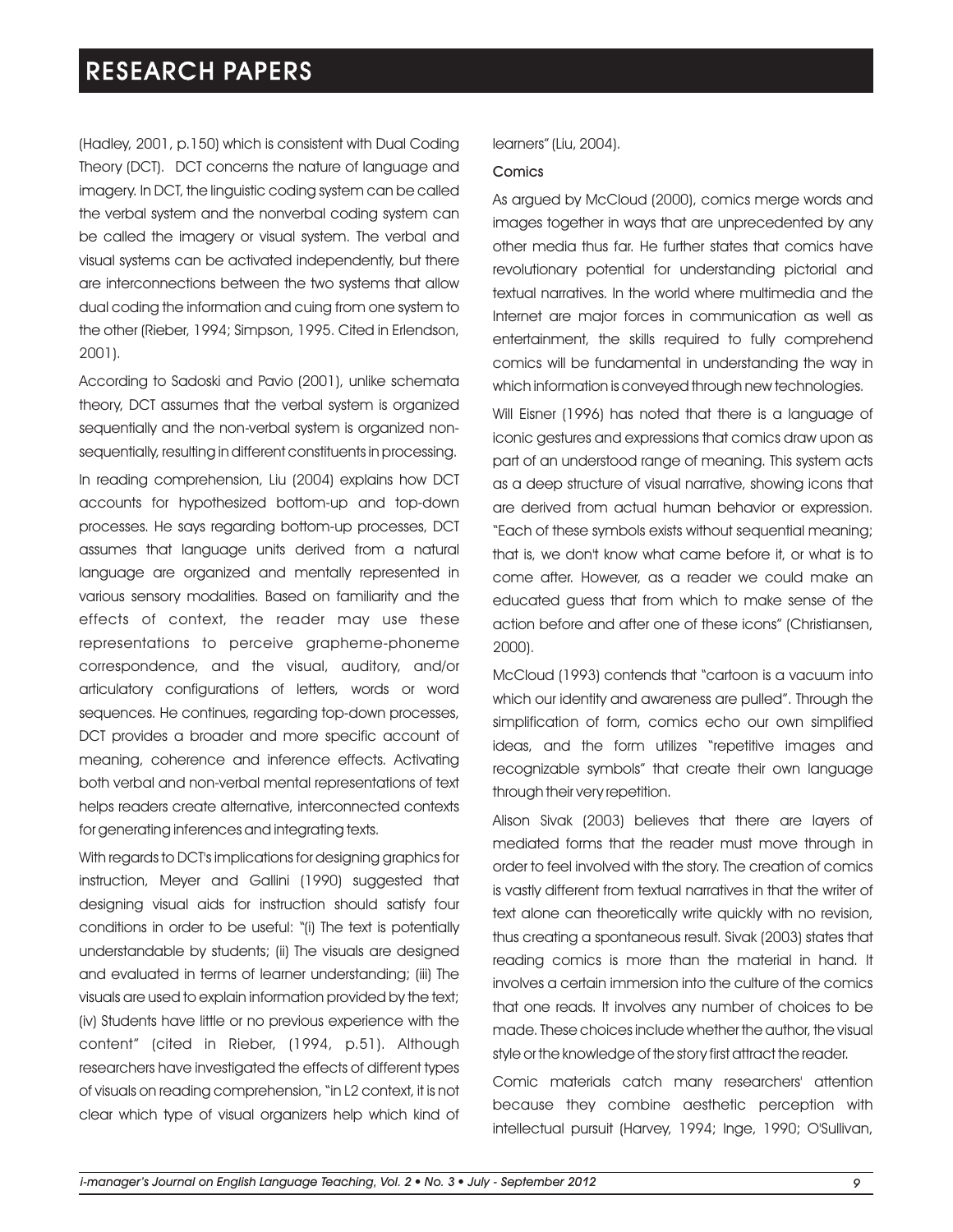1971; Swain, 1978; Waller, 1991; cited in Liu, 2004). Wright and Sherman (1999) after analyzing the readability of various comic strips argued that comic strips can be used effectively to build reading skill. Williams (1995) also investigated how comic books can be used as instructional materials for ESL students with low intermediate level of English skills and limited discourse and interactive competence.

Wade and Moje (2000) have proposed an approach, participatory approach, to examine thoroughly the role of text in classroom. It is based on constructivist or sociocultural views of learning and teaching. Participatory approach relies on a wide range of texts, including published print materials such as textbooks, reference books, picture books, novels, journals, magazines and comic books; and electronic texts and oral texts. Texts are viewed as cultural tools that shape not only what people know but how they know and learn.Moreover, Krashen (1993) suggests that comic book reading and other kinds of light reading may serve as an important bridge from every day "conversational language" to what Cummins (1991) terms "academic language'.

### **Motivation**

One of the most crucial tasks in a reading class is the transformation of second learners' attitude toward reading from indifference or active dislike to avid reading. Significant gains in reading ability often result when the reader begins to read pleasurably. Atwell (1987) supports the idea that ordinary pleasure reading is a large factor in reading fluency. So, the significant role of the teacher is to develop a positive attitude toward reading and an interest in it, by creating assignments and projects that take students' personal needs, interests, aspirations and attitudes into consideration.

The basic principle of successful work in developing reading interests has been summarized as consisting of "a lure and a ladder" approach (Betts, 1976). The lure may be considered a variety of ways of enticing students to begin pleasurable reading. The ladder involves proving suitable reading that will intensify the reader's interest in reading, and an opportunity to progress gradually to more challenging reading material. In this case using comic

materials and visuals can be a big help for employing these two tools.

### Research Question

The purpose of the current study is to investigate if there is a difference between teaching comic materials and general materials on Iranians EFL students' reading comprehension. In other words, does teaching comic materials (texts and visuals) develop students' reading comprehension more effectively than general materials?

#### Methodology

Based on the topic and purpose of this study, an experimental design was used where comic materials were taught to the experimental group and general texts and visuals were used as reading materials to the control group. To determine ex- and co- groups, 60 adult female English learners, aged 18-30, of a language institute in an urban area in Isfahan city at pre-intermediate level were selected and divided into two groups. To determine their level of English language proficiency, students passed an interview comprising some questions to test their pronunciation, language use and usage, fluency, discourse, ability to communicate, vocabulary and grammar.

Both groups participated in quite similar classes, studying same units of the same book, one of EFL teaching series of books at pre-intermediate level as their course book, in equal number of sessions, 20, in the same method (CLT), working on all 4 skills. The difference between ex- and cogroups is that for teaching reading skill, the control group was treated by reading section of their course book, but experimental group was treated by comic materials, consisting of some comic strips and some stories and pictures of the book "Steps to Understanding".

In the end of the experiment, a test containing 8 items for listening, 6 items for grammar, 6 items for vocabulary, 20 items for reading and a topic for writing was given to both groups. Reading section of the exam consists of 10 truefalse and 10 multiple-choice questions based on two general passages. The reliability and validity of the test had already been measured by the headquarters of the language institute.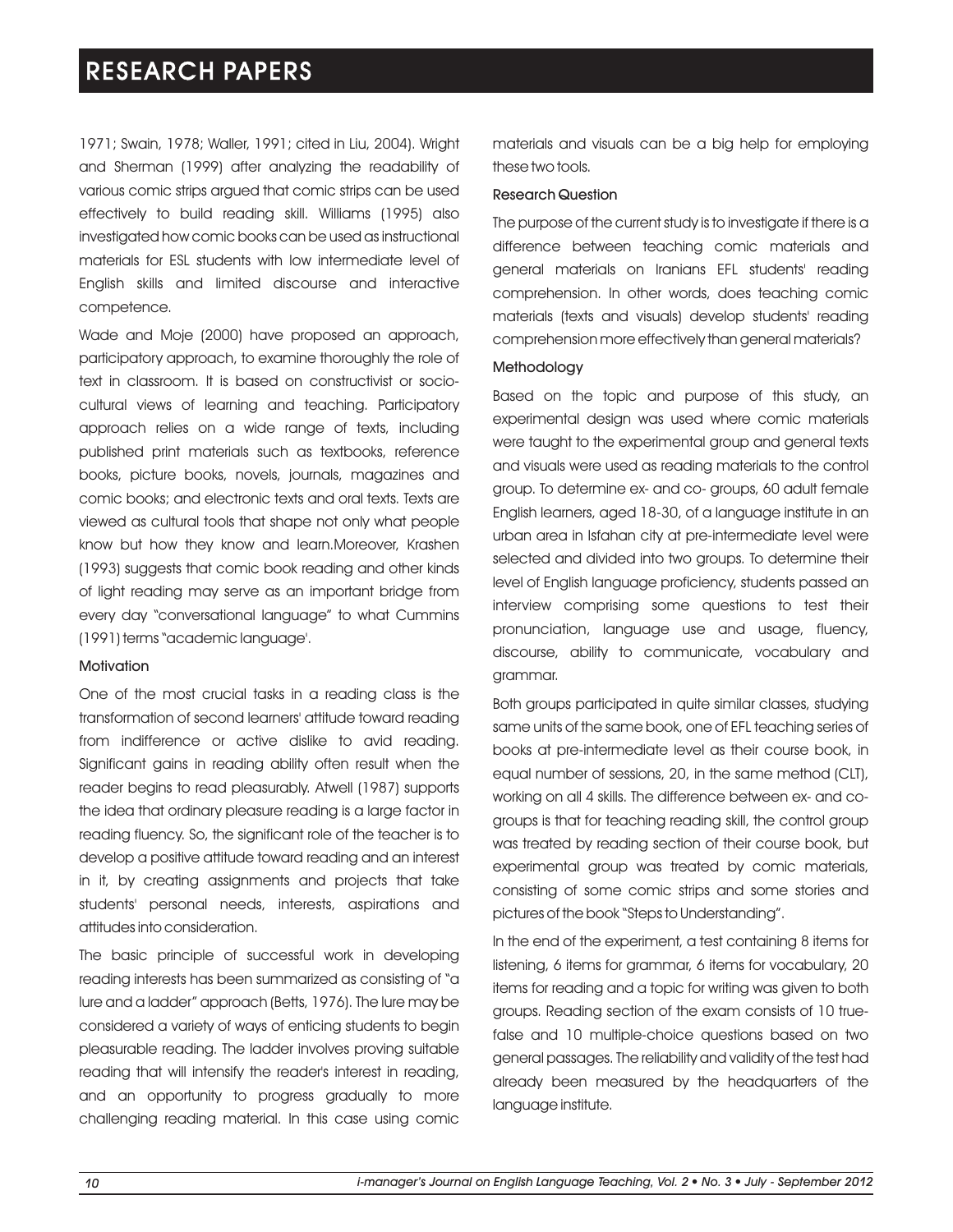### Scoring and Data Analysis

In this study, the input of statistical analysis consisted of scores of students' answers to multiple choice and truefalse reading comprehension questions. For reading part, students received one mark for each correct answer. Table 1. shows the obtained scores of the subjects in reading comprehension of both co-group and ex-group. The frequency of scores is also enclosed in the table. Scores are out of 20.

Information about the mean, standard deviation and standard error of measurement of the two groups are shown in Table 2.

The higher mean of experimental group, with mean difference1.4333 implies that they have outperformed on reading test over control group. Besides, experimental group's lower standard deviation score shows that their scores are less dispersed from the mean value than that of control group.

Then, a t-test was used for assessing the difference between the means of scores obtained by the two groups. The type of utilized t-test is independent or uncorrelated because the two sets of scores come from two different samples. So, it is used to calculate whether the means of two sets of scores taken from experimental and control groups are significantly different from each other. Table 3.illustrates the results obtained from the t-test application.

| Control Group | Frequency | <b>Experimental Group</b> | Frequency |
|---------------|-----------|---------------------------|-----------|
| 16            |           |                           |           |
| 15            |           |                           |           |
| l 4           |           | h                         |           |
| 13            |           |                           |           |
| 12            |           | 3,                        |           |
|               |           | n                         |           |
| 10            |           |                           |           |
|               |           |                           |           |
|               |           |                           |           |

| Table 1.Students' Reading Comprehension Scores |      |      |         |                |                                     |                              |                                 |  |  |  |
|------------------------------------------------|------|------|---------|----------------|-------------------------------------|------------------------------|---------------------------------|--|--|--|
| N<br>Group                                     |      | Mean |         | Std. Deviation |                                     | Std. Frror of<br>Measurement |                                 |  |  |  |
| <b>SCORES</b>                                  | 1.00 | 30   | 14.0667 |                | 2.0331                              |                              | .3712                           |  |  |  |
|                                                | 2.00 | 30   | 12.6333 |                | 2.3116                              |                              | .4220                           |  |  |  |
| Table 2. Group Statistics                      |      |      |         |                |                                     |                              |                                 |  |  |  |
|                                                |      |      |         |                | <b>T-test for Equality of Means</b> |                              |                                 |  |  |  |
|                                                |      |      | t       | df             | Sig. (2- tailed)                    | Mean<br><b>Difference</b>    | Std. Error<br><b>Difference</b> |  |  |  |
| SCORE Equal variances 2.550 58<br>assumed      |      |      |         | .013           | 1.4333                              | .5621                        |                                 |  |  |  |

Table 3. Independent Sample Test

As the t value for equal variance is 2.550 which with 58 degrees of freedom has the two-tailed significance level of 0.013 which is less than two-tailed probability value; i.e. 0.05, the mean reading scores of students taught through comic materials  $(M=14.0667, SD=2.0331)$  is significantly higher (t=2.550, df= 20, two-tailed  $p=0.05$ ) than that of students taught through general materials (M=12.6333,  $SD = 2.3116$ .

#### Discussion

One way to interpret the result of this study could be the higher efficiency of comic pictures which play a pivotal role in comic materials and leads to better development of participants' reading skill. Besides, as comic pictures are more interest-getting and enjoyable they draw readers' attention more considerably and stir their imagination more efficiently. Motivation, the most important factor in comic materials, is of more assistance towards enhancing the learners' reading comprehension. By this study, it has been reproved that one of the best ways to create motivation in reading is choosing interesting and readable texts. This investigation is in line with Nuttall's idea (1996) that comic texts among all sorts of reading materials are the ones to which teachers attach more importance.

Moreover, it is said that good readers actually make more use of context in their reading, while struggling readers make more use of pictures. So, it can be induced that comic pictures can help slow readers to reach the good readers' reading pace more effectively. However, it needs more research and investigation to be firmly confirmed.

In addition, as already mentioned, words mostly activate textual schemas, whereas pictures mostly activate image schemas. Thus, it can be concluded and supported in this study that comic visuals make readers' image schemas and mental imagery work more powerfully.

Furthermore, this study is in line with Paivio's DCT. He propounds that text information is much easier to be understood and retrieved when dual coded; i.e. both verbal and imagery systems work and have interactions. He believes that image codes are superior over verbal codes and if some reading materials have more interesting visuals it enables readers to comprehend the relevant texts more successfully. And this study supported his belief.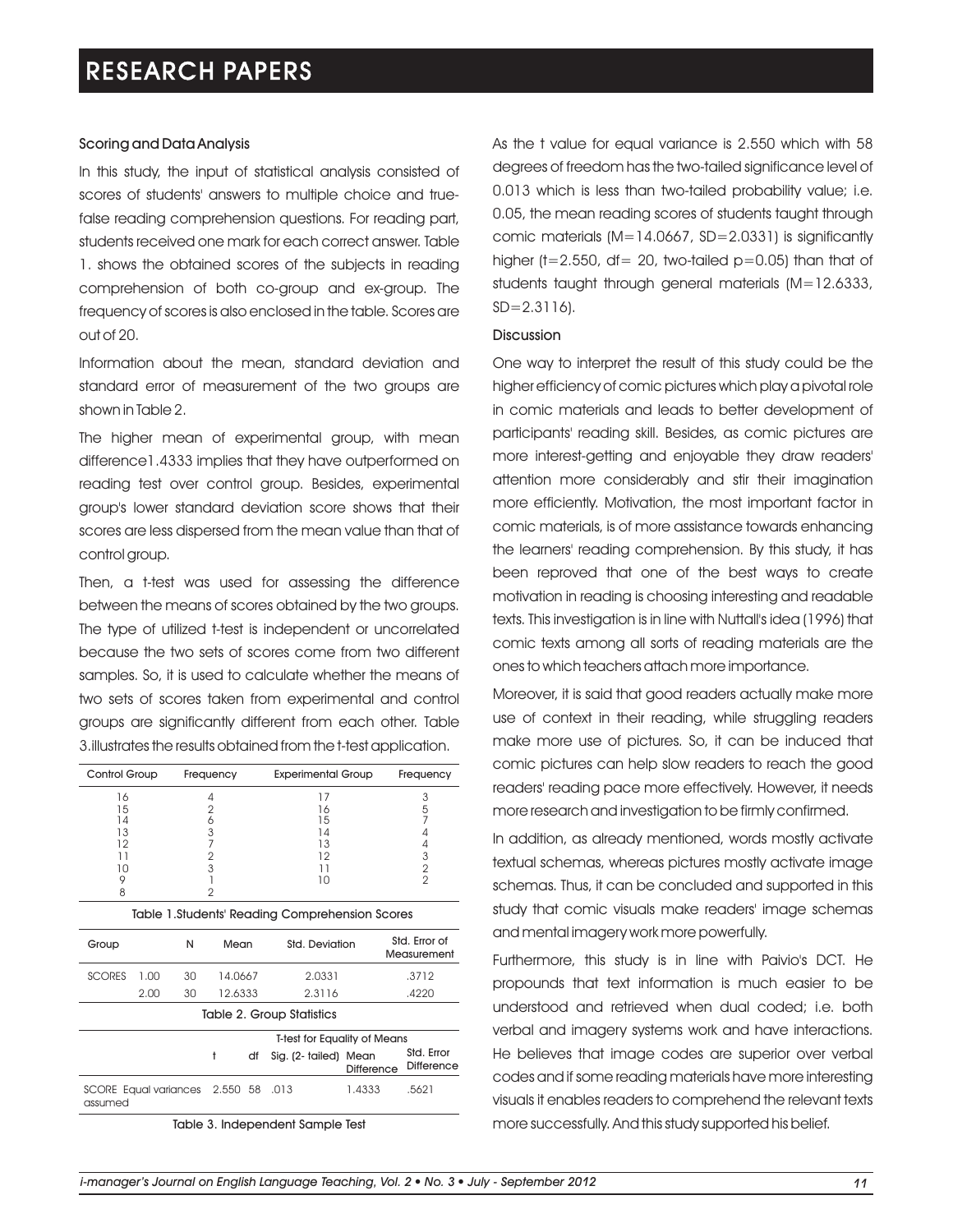Another serious effect of visuals is that they reduce the degree of abstraction of texts. So, as comic texts are framed, comic pictures can present and depict their text pattern sequentially and according to this study, it might have helped students more effectively in reading comic texts than general ones.

Readability index is a text variable which by itself consists of some other factors. In line with different researches and studies like Wright and Sherman's (1999), this study implies that comic passages might be more readable than general ones. Wright and Sherman (1999) suggest comic materials as one of the best instructional ones and mentioned that the main reason why teachers should use comic strips in language art classrooms, apart from their high motivation level is their high readability level with words and sentences which are linguistically suitable for elementary and middle school readers.

There must also be some other learners and text variables, such as higher exploitability, employing thinking-level (Versacia, 2001, and Sherman and wright, 1996), noticing effect (Schmidt, 1990), cognitive and affective effect (Cohen, 1998), text-based situational interest (Hidi and Anderson, 1992), etc. which lead to fostering effects of comic materials. So, it is possible to assert that comics are multi-dimensional. They merge words and pictures, on the one hand; and humor and reasoning, on the other hand. They work on almost all human aspects; i.e. mind, cognition, mental imagery and psyche to enhance students' reading ability in EFL more efficiently.

One of the most outstanding characteristics of comics is employing both reasoning and emotion. So, the result of this study can imply the effect and nature of this cooperation of mind and emotion. Humor reduces stress makes a course more interesting and even enhances recall and learning. Humor has the ability to relax people, reduce tension and thereby create an atmosphere conductive to learning and communication. Berk (1996, 1998) claims that humor has the ability to decrease students' anxiety, improve the ability to learn and boost selfesteem. Friedman & Amoo (2002) also in their study conclude that humor can create a positive learning environment, reduce stress of both teachers and students,

improve communication between students and teachers and can increase the amount of information absorbed by students, and this study can be another supporting evidence for the positive effect of humor in education.

#### **Conclusion**

As the matter of importance there have been a huge number of researches on more appropriate materials for teaching reading skill in EFL. After some methodological and statistical treatments, it was revealed that comic materials are more influential than general materials for teaching reading ability. As the results of this study indicated, the experimental-group participants who were treated by comic materials outperformed the control group who were taught reading through general materials.

### **Implications**

This study provides us with better understanding of the effectiveness of one kind of genre, that is comics, on improving students' reading skill. So, teachers of EFL reading materials need to be aware of the important role of comics. Moreover, many research studies have shown that reading ability is strongly related to reading materials (Krashen, 1993). Thus such findings will help those who have a share in EFL enterprises, such as material developers, curriculum designers and language teachers with their efforts to promote the quality and output of teaching ability. On the account of the fact that "one of the major goals of language education should be to encourage free reading" and the statement that "comic books lead to other reading" (Krashen, 1993), it can be proposed to curriculum designers to introduce comic reading materials for extensive reading or outside-the-class activities and persuade students to make use of them. It can also be noted that a syllabus which includes comics will provide a motivating medium for improving reading while fostering the development of thinking skill that is needed for L2 academic literacy.

The findings of the present study can also be a helpful guide for studious, avid language learners in their selfdirected and self-selected reading scheme to consider illustrated comic books in their reading list. Students, by reading comic materials will be able to get a sense of pleasure which will, in turn, increase their interest and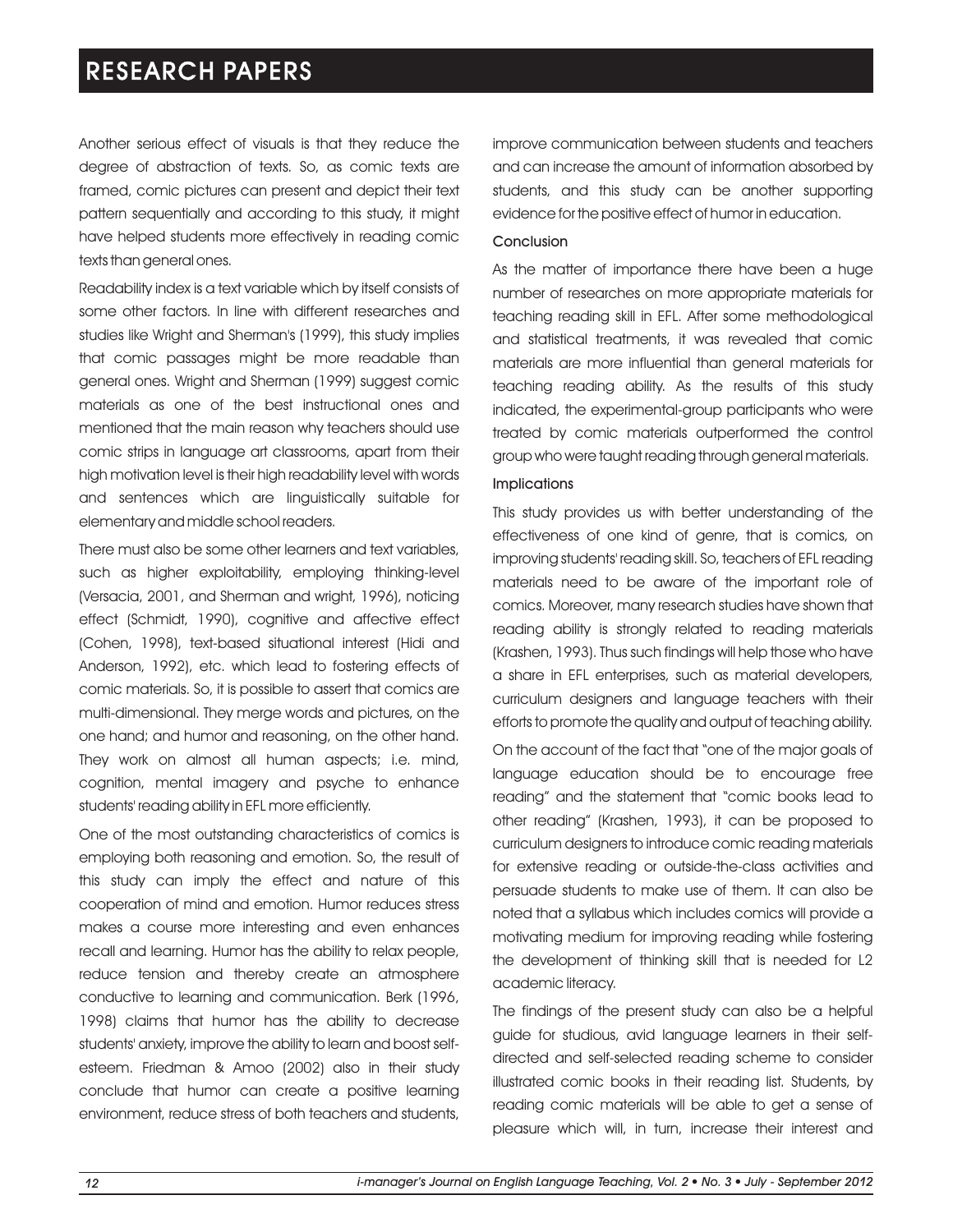### reading ability.

### Limitations of the Study

This study, like any other study, tolerates some limitations and constraints to make the study practical and to increase the internal validity of the study. Followings are some factors which were either controlled or out of control but constant.

- ·The age average of all the participants was 20-25.
- All of the participants were female.
- ·All of the participants belonged to pre-intermediate language proficiency.
- ·All of the participants were Iranian with the same mother tongue and similar cultural background.
- Neither comic, nor general materials had cultural points for Iranian students.
- ·Educational conditions such as class time, teaching method were the same for both groups.
- ·All of the participants were selected by means of a placement test, however, they might have come from different English background experience.

### Further Research

To increase the internal validity of this study some factors such as participants' age, sex and language proficiency level were controlled. So to make the result of this research more generalizable and to increase its external validity further studies in this domain are required. Since all the subjects in this study were adults, one research could test various age groups to see if younger students who have not formed a reading habit will gain more from comic materials than adults.

Another research can be implemented with similar procedure to this study but with considering sex as an additional independent variable to see the impact of comic and general materials on both male and female students' reading ability.

Another study can be done on various levels of students' language proficiency, ranging from elementary to advanced, to find out if language ability and comic materials would have any impact on students' reading ability.

#### **References**

[1]. Atwell, N. (1987). *In the middle, New Understandings about Writing, Reading, and Learning*. Heinemann. NH.

[2]. Barret, T.C. (1968). *What is Reading?.* In Alderson, J.C. & Urquhart, A.H. (1984).*Reading in a Foreign Language*. Longman Group. London.

[3]. Berk, R.A. (1996). Students ratings of 10 strategies for using humor in college teaching. *Journal of Excellence in College Teaching.*7, 71-92.

[4]. Berk, R.A. (1998). *Professors are from Mars and Students are from Snickers*. Mendota Press. Madison, WI.

[5]. Betts, E. (1976). Capture Reading Motivation. *Reading Improvement*, 13, 41-46.

[6]. Carrell, P. L. (1983a). Three Components of Background Knowledge in Reading Comprehension. *Language Learning,* 33 (2), 183-207.

[7]. Carrell, P. L. (1985). Facilitating ESL Reading by Teaching Text Structure. *TESOL Quarterly*, 18, 441-465.

[8]. Carrell P. L. and Devine, J. and Eskey, D. E. (1988). *An Interactive Approach to Second Language Reading.*  Cambridge University Press. Cambridge.

[9]. Christiansen, Hans-Christian (2000). *Comics and Films: A Narrative Perspective.* In Magnussen, Ann, and Christiansen, Hans-Christian.*ComicsandCulture: Analytical and Theoretical Approaches to Comics* (Ed.). Museum Tusculanum. Copenhagen.

[10]. Coady, J. (1979). A Psycholinguistic Model of ESL Reader. In Mackay, R. , Bachman, B. & Jordan, R. R. (Eds.), *Reading in a Second Language*. Newbury House. Rowley, MA.

[11]. Cohen, A. D. (1998). *Strategies in Learning and Using a Second Language*. Longman. London and New York.

[12]. Craik, F. I. M. and Tulving, E. (1975). Depth of Processing and the Retention of Words in Episodic Memory. In Alderson, J.C., & Urquhart, A. H. (1984).*Reading in a Foreign Language*. Longman Group. London.

[13]. Cummins, J. (1991). *Language Development and Academic Learning.* In Malave, L. and Duquette, G. *Language, Culture and Cognition.* Multilingual Matters. Clevedon.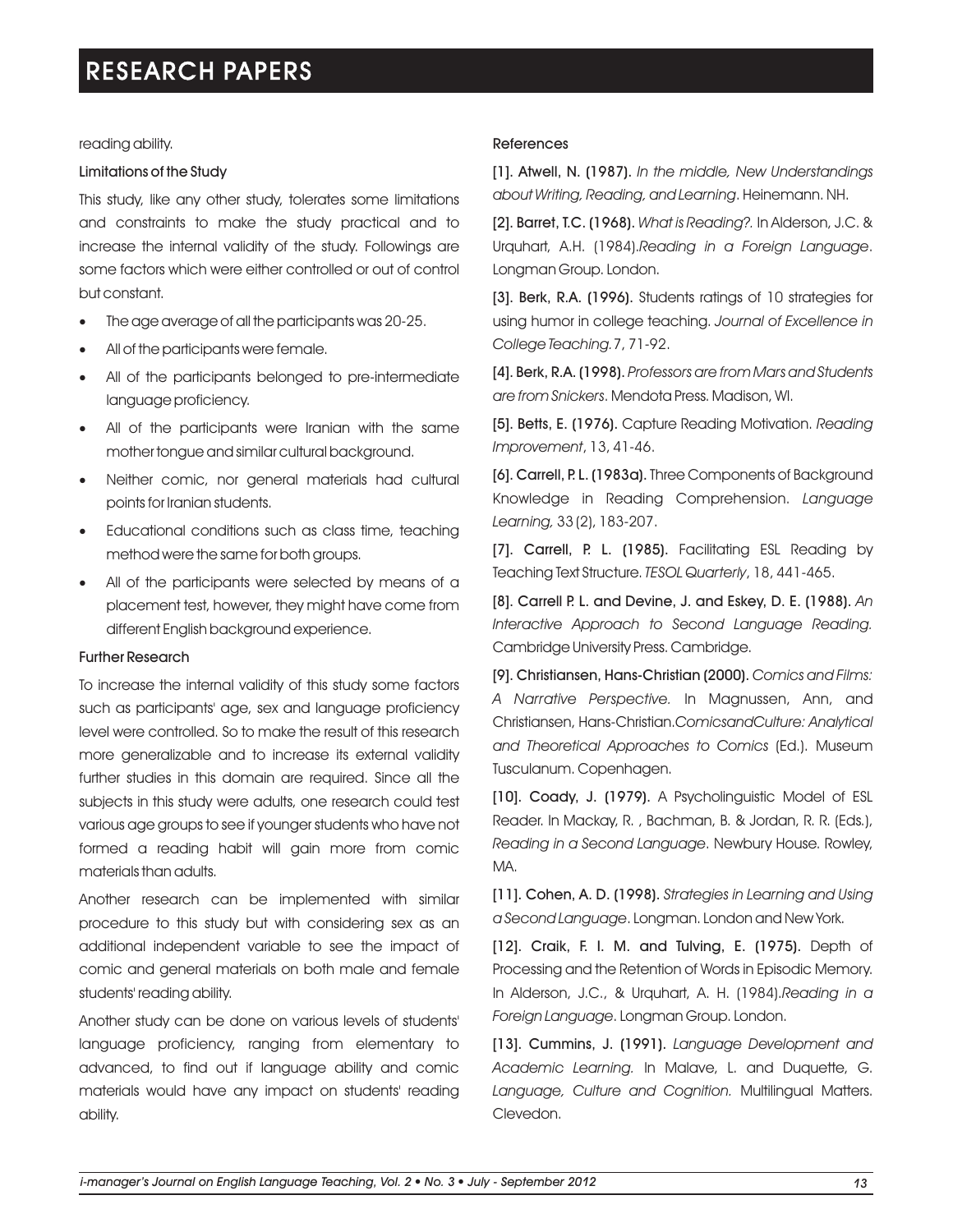[14]. Eisner, Will.(1996). *Graphic Storytelling*. Poorhouse. *live by.* University of Chicago. Chicago. Tamarace, Fla.

[15]. Erlendson, J. (2001). Dual Coding Theory and visualization. http://chd.gse.gmu.edu/ immersion/ knowledgebase/

[16]. Friedman, H. W. & Amoo, T. (2002). Using Humor in the Introductory Statistics Course. *Journal of Statistics Edication.* Volume 10, Number 3.

[17]. Gibbs, R. W. (1994). *The Poetics of Mind: Figurative Thought, Language and Understanding.* Cambridge University Press. New York.

[18]. Gibbs, R. W. and Colston, H. L. (1995). The Cognitive Psychological Reality of Image Schemas and Their Transformations. *Cognitive Linguistics.*6 (4): 347-378.

[19]. Goodman, K. S. (1994). *Reading, Writing and Written Texts: A Transactional Sociopsycho-linguistic View*. In Singer, H. & Ruddell, R.B. *Theoretical Models and the Processes of rd Reading (4 Edition)*. International Reading, Association. Newark, DE.

[20]. Hadley, A. O. (2001). *Teaching Language in Context*   $3<sup>rd</sup>$  Ed.). Heinle & Heinle. Boston.

[21]. Harvey, R.C. (1994). *The Art of the Funnies: An aesthetic History*. University Press of Mississipi. Jackson.

[22]. Hidi, S. & Anderson, V. (1992). *Situational Interest and its Impact on Reading and Expository Writing*. In Renninger, K. A., Hidi, S. & Krapp, A. Eds. *The Role of Interest in Learning and Development.*(p.215-38).Lawrence Erlbaum. Hillsdale, NJ

[23]. Inge, M. T. (1990). *Comic as Culture*. University Press of Mississipi. Jackson.

[24]. Johnson, Mark. (1987). *The Body in the Mind: the Bodily Basis of Meaning, Imagination and Reason.*  University of Chicago Press. Chicago.

[25]. Johnson, Mark. (1993). *The Moral Imagination.*  University of Chicago Press. Chicago.

[26]. Kearsly, G. (2005). Constructivist Theory. www. Theoryintopractice.com

[27]. Krashen, S. (1993). *The Power of Reading*. Libraries Unlimited. Englewood, Colorado.

[28]. Lakoff, G., and Johnson, M. (1980). *Metaphors we* 

[29]. *Women, Fire and Dangerous*  Lakoff, George. (1987). *Things: What Categories reveal about the Mind.* University of Chicago Press. Chicago.

[30]. Lakoff, G. and Turner, M. (1989). *More than Cool Reason: A Field Guide to Poetic Metaphor.* University of Chicago Press. Chicago.

[31]. Lakoff, G. and Nunez, R. (2000). *Where Mathematics Comes from: How the Embodied Mind Brings Mathematics into Being*. Basic Books. New York.

[32]. Langacker, R. W. (1987). An Introduction to Cognitive Grammar. *Cognitive Science.* 10, 1-40.

[33]. Liu, Hun. (2004). Effects of Comic Strips on L2 Learners' Reading Comprehension. *TESOL Quarterly,* Vol. 38, No. 2.

[34]. Mandler, Jean. (1992). How to Build a Baby: ii. Conceptual Primitives. *Psychological Review*.99: 597-604.

[35]. Mayer, R. E. & Gallini, J. K. (1990). When is an Illustration Worth ten thousand Words? *Journal of Educational Psychology*, 82, 715-726.

[36]. McCloud, Scott. (1993). *Understanding Comics: The Invisible Art*. Northampton.

[37]. McCloud, Scott. (2000). *Reinventing Comics*. Paradox. New York.

[38]. Nutttall, C.(1996). *Teaching Reading Skills in a Foreign Language*. Macmillian Heinemann. Oxford.

[39]. O'Sullivan, J. (1971). *The Art of the Comic Strips*. College Park: University of Maryland, Department of Arts.

[40]. Purcell-Gates, V. (2005). There is Reading … and Then There is Reading: Process Models and Instruction. www.NCSALL.com.

[41]. Rieber, L. P. (1994). *Computers, Graphics and Learning.* WCB Brown & Benchmark. Madison. WI.

[42]. Rumelhart, D. (1985). *Toward an Interactive Model of Reading*. In Singer, H. & Ruddell, R.B. *Theoretical Models rd and the Processes of Reading (3 Edition).* International Reading Association. Newark, DE.

[43]. Sadoski, M. and Paivio, A. (2001). *Imagery and Text: A Dual Coding Theory of Reading and Writing.* Lawrence Erlbaum. Mahwa, NJ.

[44]. Schmidt, R. (1990). The Role of Consciousness in